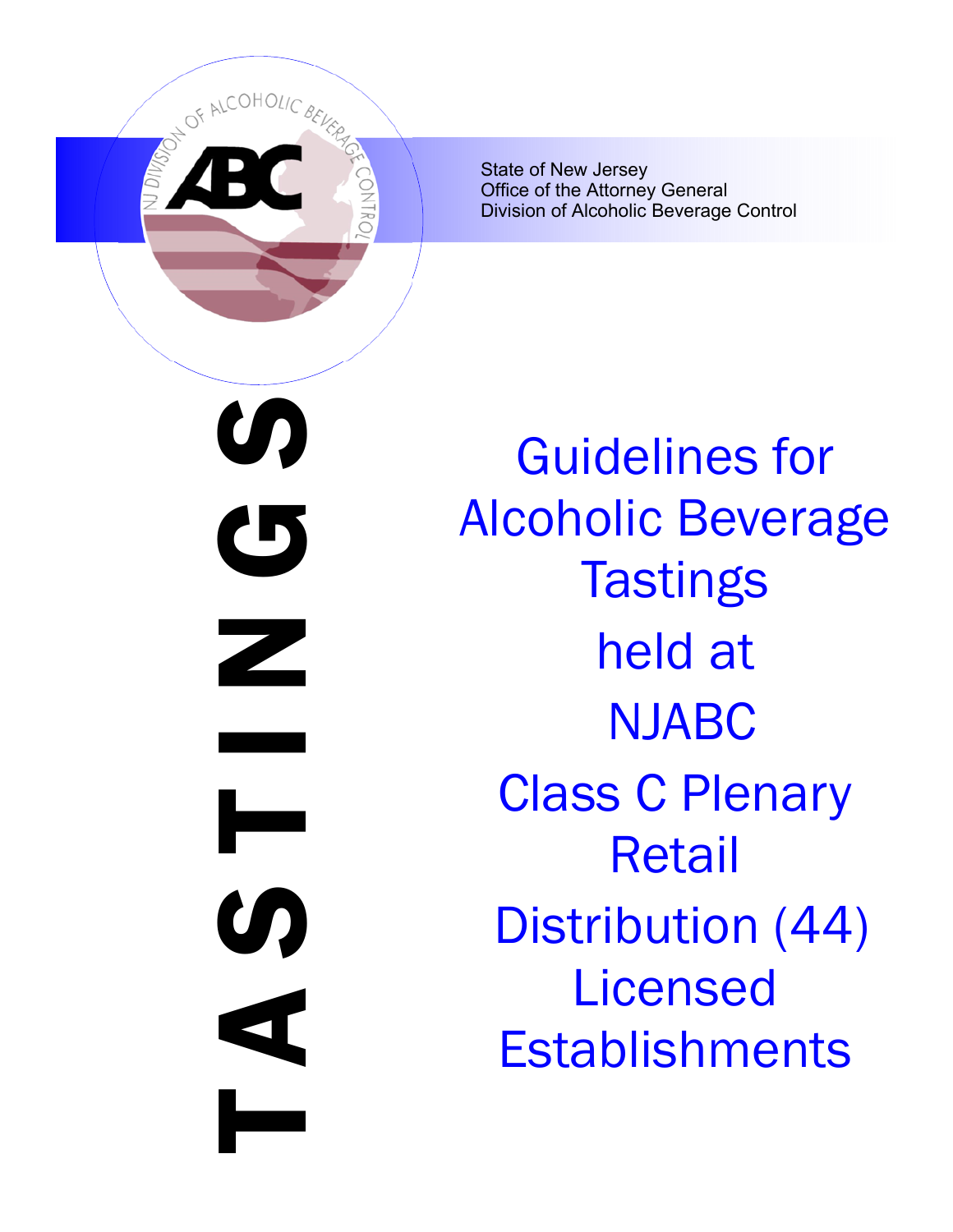"Tasting event" means a scheduled event hosted by a licensee or permittee, at which samples may be provided, that may be open to the general public or limited by invitation. Tasting events are subject to the following requirements:

- 1. The licensee must have a valid, active Plenary Retail Distribution License (44) and all tasting events hosted by a Distribution Licensee must be on a complimentary (no charge) basis.
- 2. Tasting events are confined to the retail licensed premises and all alcoholic beverage products used in the tasting event must be owned by and from the inventory of the host licensee conducting the tasting.
- 3. Distribution licensees holding a tasting event must notify the Division of Alcoholic Beverage Control in writing at least ten days in advance of conducting a tasting event describing the place and time of event as well as products to be featured at the event. Notice must be in the form of an email to **ABC.TASTINGS@LPS.STATE.NJ.US** setting out the time, date, license number and trade name of the alcoholic beverage being sampled.
- 4. Tasting events may be limited by invitation or open to the general public. A tasting event shall consist of only one category of samples at a time and there must be a two-hour interval between tasting events on any licensed premises. The categories for tasting events are: malt alcoholic beverages, wine, or distilled spirits.
- 5. In any one calendar day, servings of alcoholic beverages per person are limited to:
	- i. No more than four three-ounce samples of a particular malt alcoholic beverage; or
	- ii. No more than four one-and one-half ounce samples of wine; or
	- iii. No more than three one-half ounce samples of distilled spirits.
- 6. Tasting events shall not be offered to any person under the legal age for consuming alcoholic beverages or to intoxicated persons.
- 7. Tasting events are not to be offered when the sale of alcoholic beverages is otherwise prohibited.
- 8. Tasting events may be advertised in any type of media, including but not limited to, print, radio, television, Internet and signs, and these advertisements may include the date, time and location of the event, such as the name and address of the licensed premises and other information regarding the event.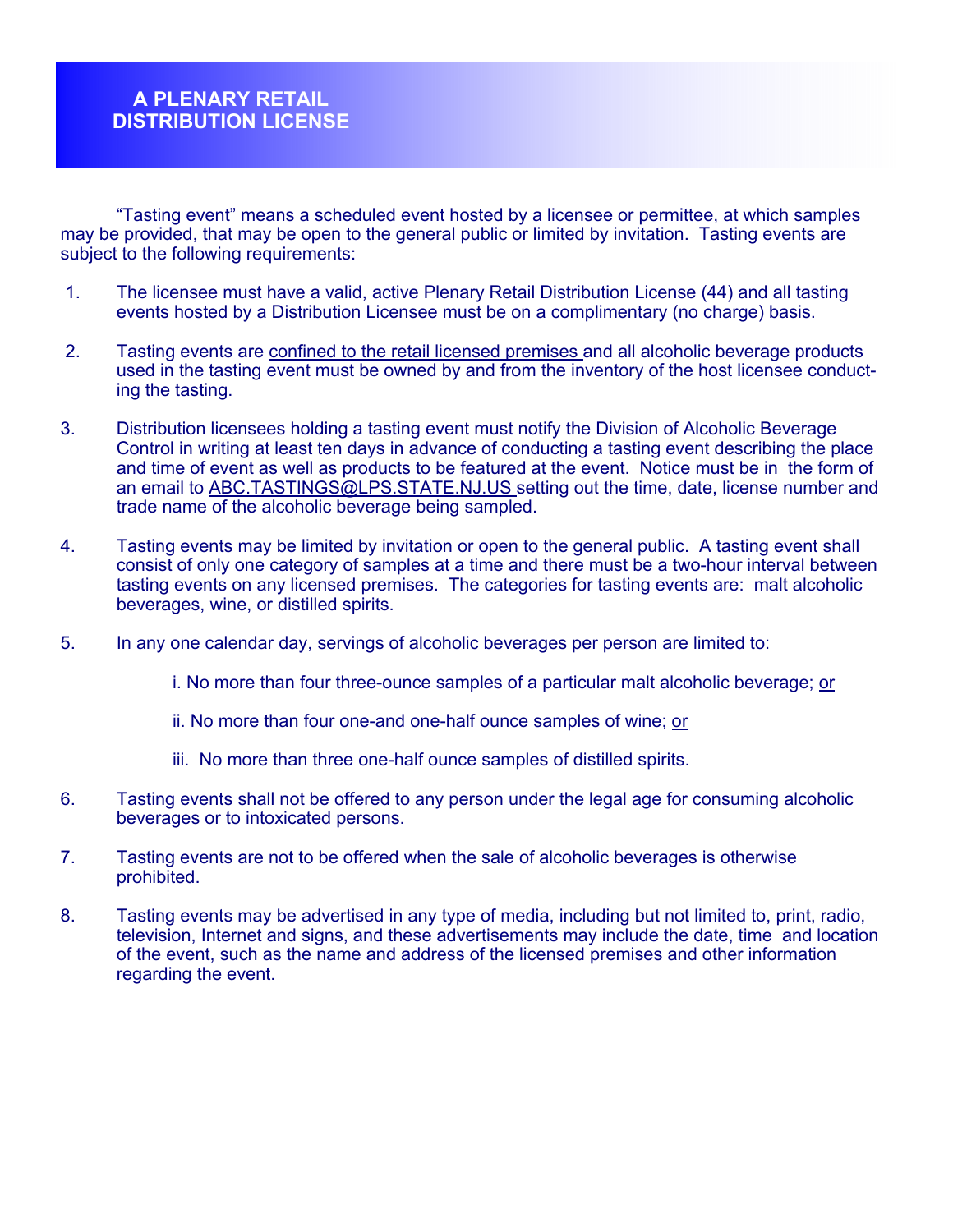- 9. A licensed supplier, manufacturer, importer, wholesaler, solicitor or authorized representative licensed or permitted by the Division of Alcoholic Beverage Control may provide the licensee, upon whose premises the tasting event will be held, with permissible advertising and promotional materials for use at the event and permissible consumer novelties for distribution to consumers attending the event.
- 10. Sampling/Tasting events may not take place at a "bar".
- 11. Only snack foods or hors d'oeuvres may be served at a tasting event and all food served must be provided by the retail distribution licensee to consumers without charge.
- 12. Any licensed or permitted supplier, manufacturer, importer, wholesaler, solicitor or an authorized representative licensed or permitted by the Division of Alcoholic Beverage Control may participate in, assist with, and promote consumer wine, beer, and spirits tasting events up to two times per month at a licensed premises. However, samples shall not be served by any employee of a wholesale licensee that sells alcoholic beverage products directly to retailers; nor may they take orders or solicit sales to consumers. **For purposes of this section:** 1) a wholesale licensee is one who sells to retailers and files a CPL (Current Price List) with the Division; and 2) an authorized representative includes those individuals covered by a Special Marketing Agent Permit.
- 13. To participate in any tasting event, a supplier, manufacturer, importer, wholesaler, solicitor or an authorized representative licensed or permitted by the Division of Alcoholic Beverage Control, must have a Consumer Tasting Permit for Wholesale Licensees (CTW). The fee for the CTW permit shall be \$200 and an additional \$200 permit for each solicitor or duly authorized representative.
- 14. Distribution licensees utilizing a sampling kiosk or automatic dispenser for sampling are subject to these tasting regulations and are responsible for the monitoring of such activity.